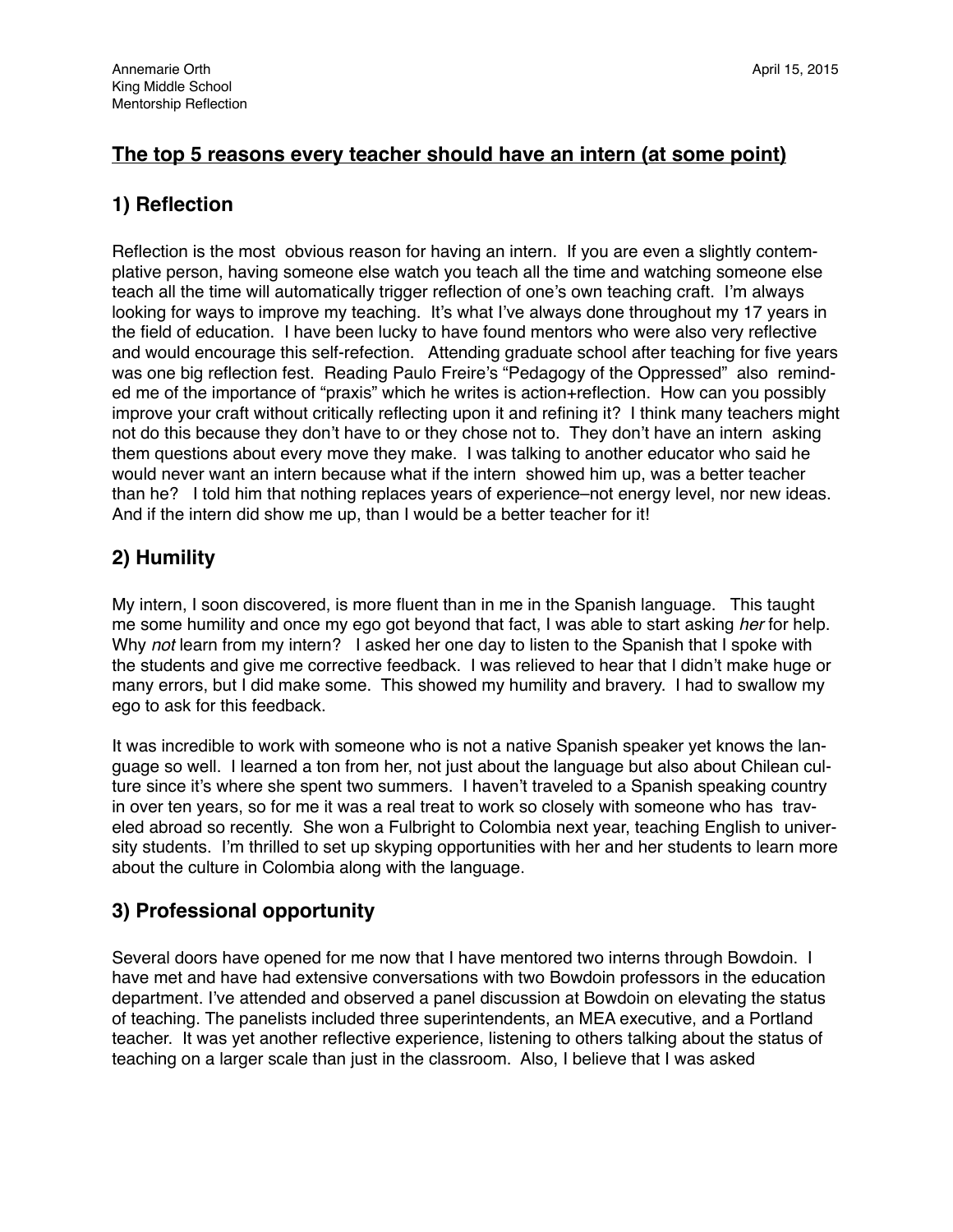to participate in the Danielson evaluator training as I've successfully mentored two interns and have enjoyed it thoroughly.

This year I was also asked to lead one of the action teams here at King, specifically the literacy action team. One of our meetings involved an explanation and implementation of a peer observation protocol. My intern shared her experience with the protocol that I used with her much of the time, which was a three column chart with observations, questions, and comments. After many teachers questioned this protocol, we revised it to only focus on what teachers are doing well. It made me realize that teachers are not ready for this kind of peer feedback quite yet. Next year, my colleague and I plan to run a PLC focusing on teacher driven observation in which all of the members of the PLC are willing to open up their classrooms to their colleagues.

## **4) Observation**

#### **a. Observing my intern**

I teach using a methodology called TPRS®–Teaching proficiency through reading and story telling. Therefore, my intern was basically learning this approach as well. I observed her as I would observe any one trying this methodology, the end goal being that the teacher uses the target language during 90% of the class time and it is comprehensible, contextualized and compelling for students.

After observing my intern several times and writing about everything I saw her do, I began asking her about specific data she wanted me to collect. Some specific data she asked me to record were:

•equity of student participation •number of comprehension checks •transition effectiveness •her use/overuse of "ok please, and thank you" •how she worked with a particular student

I had offered to collect this kind of data for her after getting the idea from the mentor training course I took through the district. In this mentor training course we also learned about the different kind of voices we have as mentors. That tuned me into my intern's voice and her ability/ difficulty in using it as she taught. I brought her attention to this as did her supervising professor, who ended up bringing in a voice coach from Bowdoin. This voice coach observed my intern and both allowed me to sit in on the debrief, which was endlessly fascinating to me. Some issues the voice coach addressed with my intern were:

•the connection between voice and gesture

•importance of eliminating distractions (how you wear your hair as a teacher-is it distracting for you?)

•wait time after asking a question (the coach mentioned that in Finland teachers wait 20 seconds after they ask a question)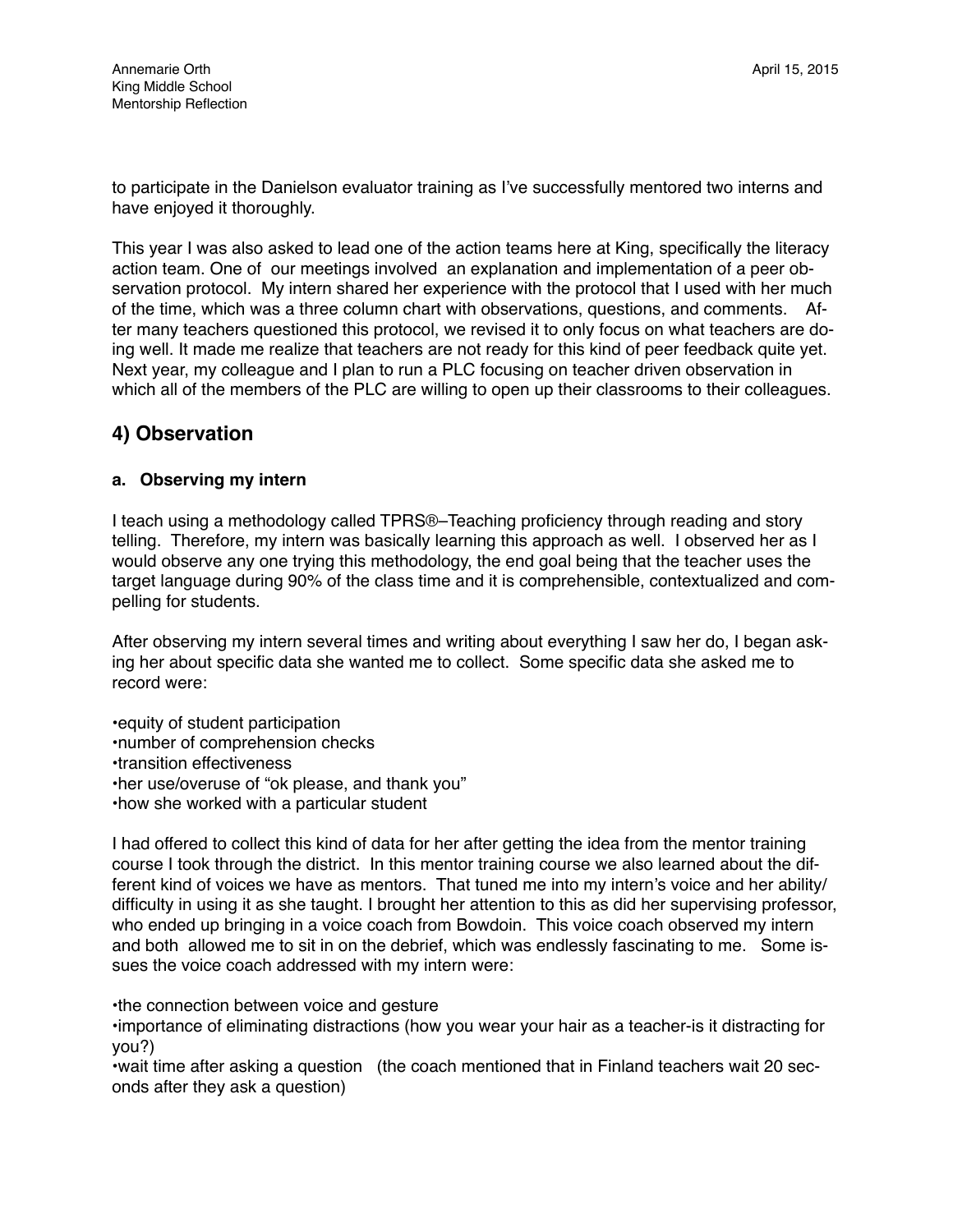•Strength of presence and grounded-ness as a teacher in the classroom (the coach talked about cows are herded-important to have a firm yet guiding hand)

The visit from the voice coach was the highlight of my mentoring. Ever since teaching using "TPRS" Teaching Proficiency through Reading and Storytelling, I've wondered about the role and importance of the teacher's actual voice during the story asking. I find the use of voice endlessly fascinating because I feel that it can make or break a class. There's a professor at Harvard (Nancy Houfek) who teaches a class called *Vocal Production for the Stage* and some day I will find a way to take that class. Or perhaps we can have her come up to Maine to do a workshop for teachers. I feel that as teachers and mentors we don't always address something as obvious the actual voice of the teacher. We are often "on stage" as we teach.

Collecting objective data while my intern taught gave me some insight into my own students. For example, I counted during one class students who raised their hands and answered the questions. It turned out to be the same four students. When I return to teaching those students after the break, I will now be more aware of this participation imbalance. I probably wouldn't have been made aware of this unless I had an intern or an observer who was specifically collecting data on student participation. This makes me think that I do, in fact, want someone to collect data on student participation while I teach!

#### **b. Being observed by my intern**

My intern observed me for the first three weeks of her time here at King. I was a little nervous for the first day, but then I got completely used to having someone watch me teach. I feel that it made me teach even better because I had to think more carefully about my plans and intentions behind my plans. I had to provide the rationale for everything I delivered. I had to walk my talk. So, if I told her about the importance of writing learning targets on the board and going over them with the students, I had better do it also! It kept me on my toes.

### **5) The craft of providing feedback**

The mentor training which the district offered this winter helped me hone my skills around listening reflectively and providing feedback. About three weeks into my intern's teaching, we decided to sit down and reflect upon the bigger picture of her teaching. In which areas was she succeeding? In which areas was she still struggling? I already had a few areas in which I wanted to give her constructive feedback, but I decided to ask her first what she thought. And she came up with them herself! I thought, WOW! She is also highly reflective and intuitive so it wasn't a surprise, but I'm glad I made the choice to empower her to come up with it herself.